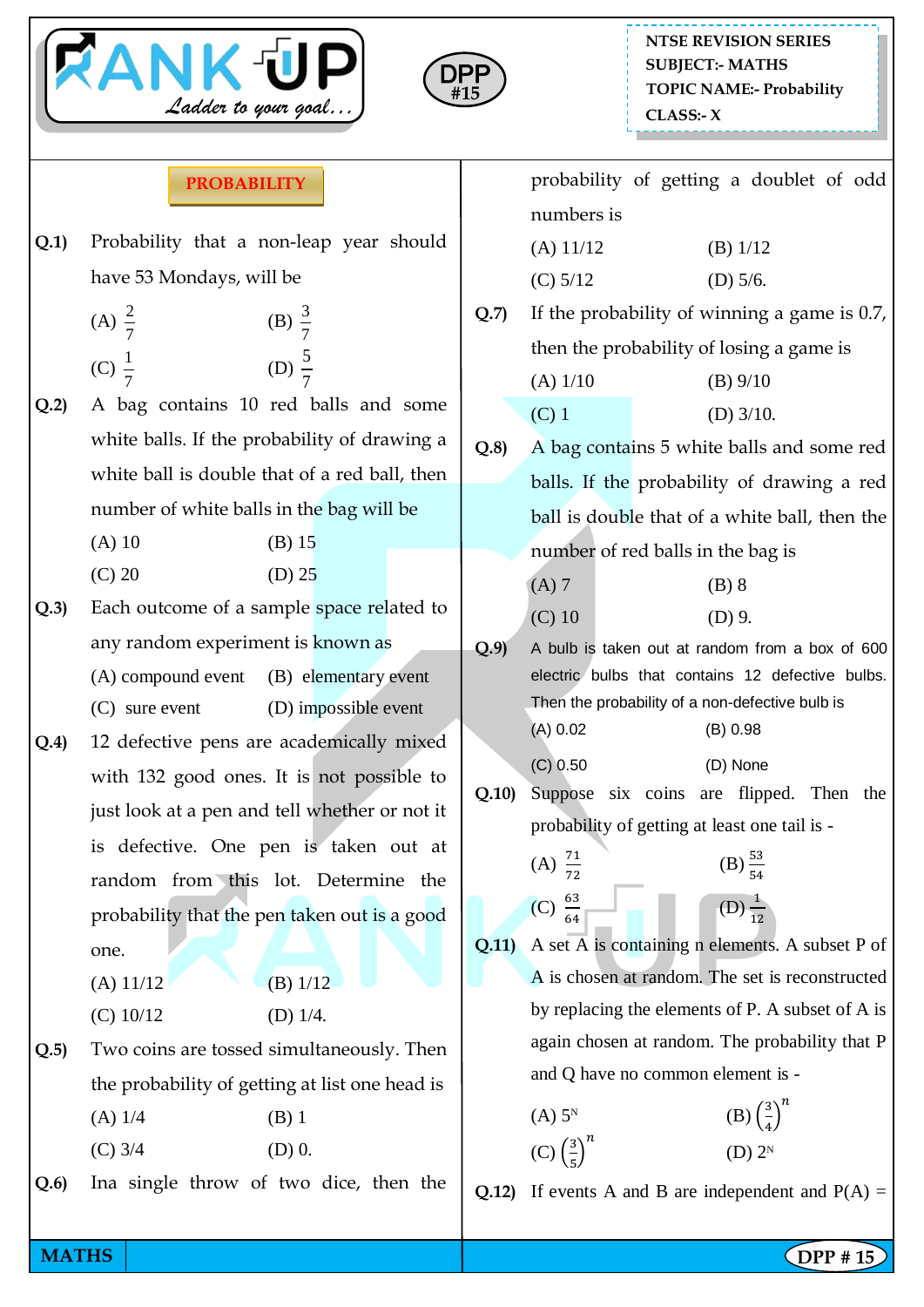



- 0.15,  $P(A \cup B) = 0.45$ , then  $P(B) =$
- (A)  $\frac{6}{1}$  $(B) \frac{1}{1}$

5

- (C)  $\frac{1}{1}$ (D)  $\frac{6}{2}$
- **Q.13)** The probability that Kumar will hit a target is given as 1/5. Then, his probability of atleast one hit in 10 shots is -

(A) 
$$
\frac{1}{6^{10}}
$$
   
\n(B)  $1 - \left(\frac{4}{5}\right)^{10}$   
\n(C)  $1 - \frac{1}{5^{10}}$    
\n(D)  $1 - \frac{1}{5^{19}}$ 

- **Q.14)** A bag contains 2 red, 3 green and 2 blue balls. 2 balls are to be drawn randomly. What is the probability that the balls drawn contain no blue ball?
	- $(A) \frac{5}{7}$ (B)  $\frac{10}{21}$ (C)  $\frac{2}{7}$  $(D) \frac{1}{2}$
- **Q.15)** A set A is containing n elements. A subset P of A is chosen at random. The set is reconstructed by replacing the elements of P. A subset of A is again chosen at random. The probability that P and Q have no common element is -
	- $(A)$  5<sup>N</sup>  $(C)$   $\left(\frac{3}{5}\right)$  $\left(\frac{3}{5}\right)^n$

$$
\begin{array}{c}\n \text{(B)} \left(\frac{1}{2}\right. \\
\text{(C)} \quad \text{(D)} \quad 2^{\text{N}}\n \end{array}
$$

3  $\frac{3}{4}$  $\boldsymbol{n}$ 

- **Q.16)** One hundred identical coins each with probability p of showing up heads are tossed. If  $0 < p < 1$  and the probability of heads showing on 50 coins is equal to that of heads on 51 coins; then the value of p is -
	- $(A) \frac{1}{2}$  $(B) \frac{1}{1}$
	- (C)  $\frac{3}{1}$  $(D) \frac{1}{1}$

**Q.17)** The probability that Kumar will hit a target is given as 1/5. Then, his probability of atleast one hit in 10 shots is -

(A) 
$$
\frac{1}{6^{10}}
$$
 (B)  $1-\left(\frac{4}{5}\right)^{10}$   
(C)  $1-\frac{1}{5^{10}}$  (D)  $1-\frac{1}{5^{19}}$ 

**Q.18)** Three students try to solve a problem independently with a probability of solving it as 1/3, 2/5, 5/12 respectively. What is the probability that the problem is solved?

$$
(A) 1/18 \t\t (B) 12/30
$$

- $(C)$  23/30  $(D)$   $\frac{1}{2}$
- **Q.19)** The probability that an even A happens in one trial of an experiment is 0.4. Three independent trials of the experiment are formed. The probability that the even A happens at least once is -

$$
(A) 0.934 \t\t (B) 0.784
$$

- (C) 0.548 (D) 0.343
- **Q.20)** From a pack of 52 playing cards, two cards are drawn together at random. Calculate the probability of both the cards being Kinds -
	- (A)  $1/15$  (B)  $25/57$ (C) 35/256 (D) NONE
		-
- **Q.21)** From a box containing 60 standard and 40 substandard articles, two articles are chosen at random. What is the probability that one of them is standard and the other substandard?

(A) 
$$
\frac{60}{100} \times \frac{40}{100}
$$
  
\n(B)  $\frac{60}{100} \times \frac{39}{100}$   
\n(C)  $\frac{16}{33}$   
\n(D) 24%

**MATHS**  $\begin{bmatrix} \text{DPP # 15} \\ \text{DPP} \end{bmatrix}$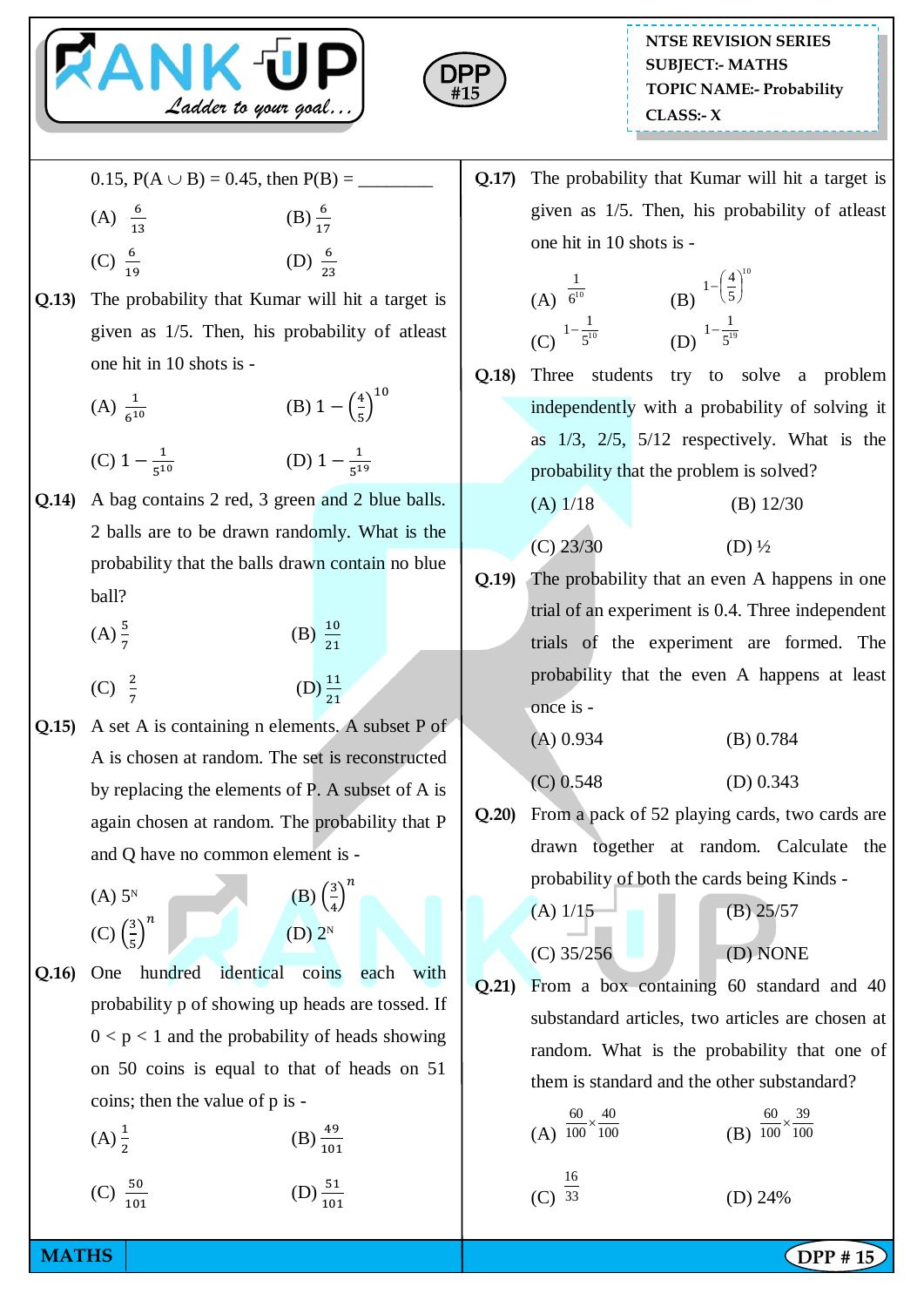



**Q.22)** In a single throw of two dice, the probability of getting a sum of 10 is -  $(A) \frac{1}{1}$  $(B) \frac{1}{36}$  $(C) \frac{1}{6}$  (D) none **Q.23)** If E and F be events in a sample space such that  $P(E \cup F) = 0.8$ ,  $P(E \cap F) = 0.3$  and  $P(E) =$  $0.5$ , then  $P(F)$  is  $(A) 0.6$  (B) 1 (C) 0.8 (D) None **Q.24)** If E and F be mutually exclusive events such that  $P(E) = 0.4$  and  $P(F) = 0.5$ , then  $P(E \cup F)$ is :  $(A) 0.2$  (B) 0.1 (C) 0.9 (D) None **Q.25)** Two numbers 'a' and 'b' are selected (successively without replacement in that order) from the integers 1 to 10. What is the probability that will be an integer?  $(A) \frac{1}{9}$  $(B) \frac{1}{5}$  $(C) \frac{1}{9}$  $(D) \frac{1}{4}$ **Q.26)** A man's packet has seven M1 coins, three M2 coins and four M5 coins. If two coins are selected simultaneously, what is the probability of yielding the minimum amount?  $(A) \frac{3}{1}$ (B)  $\frac{6}{1}$  $(C) \frac{1}{2}$ (D)  $\frac{6}{4}$ **Q.27)** If one number is selected from the first 70 natural numbers, the probability that the number is a solution of  $x^2 + 2x > 3$  is  $(A) \frac{6}{7}$  $(B) \frac{1}{70}$ 

## (C) 1 (D) 0

**Q.28)** A number is selected from the set {1, 2, 3, 4, 5, 6, 7, 8}. What is the probability that it will be a root of the equations  $x^2 - 6x + 8 = 0$ ?

(A) 
$$
\frac{1}{3}
$$
 \t\t (B)  $\frac{2}{3}$    
 (C)  $\frac{3}{4}$  \t\t (D)  $\frac{1}{4}$ 

**Q.29)** A four-digit number is formed by using the digits 1, 2, 4, 8 and 9 without repetition. If one number is selected from those numbers, then what is the probability that it will be an odd number?

(A) 
$$
\frac{1}{5}
$$
  
\n(C)  $\frac{3}{5}$   
\n(D)  $\frac{4}{5}$ 

**Q.30)** A number x is chosen at random from the numbers  $-3, -2, -1, 0, 1, 2, 3$ . The probability that  $|x| < 2$  is

(A) 
$$
\frac{5}{7}
$$
 (B)  $\frac{3}{7}$ 

 $(C)$ 

$$
\frac{2}{7} \qquad \qquad (D) \frac{1}{7}
$$

**MATHS**  $\begin{bmatrix} \text{DPP # 15} \\ \text{DPP} \end{bmatrix}$